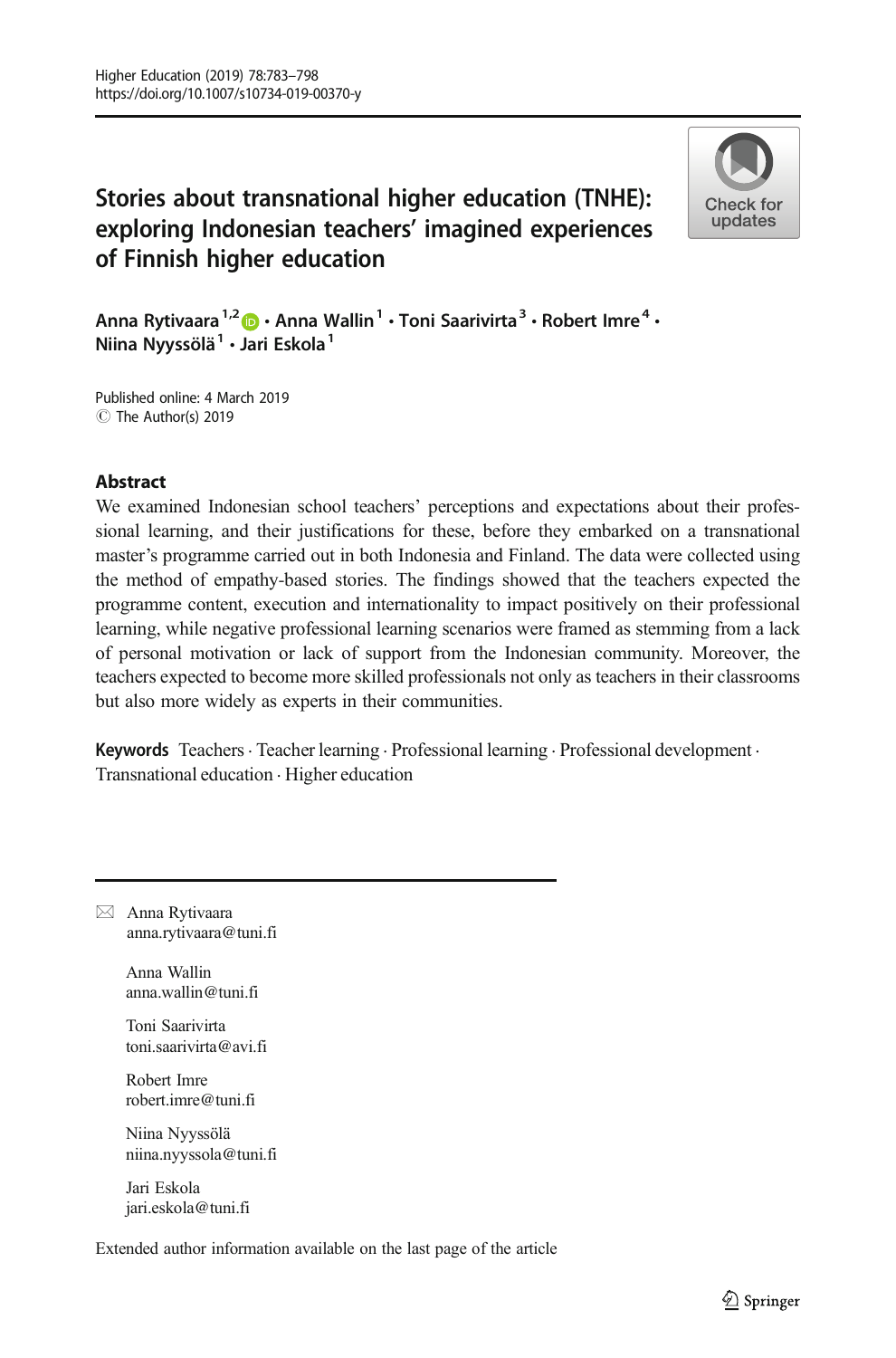# Introduction

Teachers work amidst the micro-political cultures and practices of their schools and classrooms, which in turn reflect national, regional and local cultures, policies and practices. They navigate through various situations using their unique practical knowledge, which evolves out of their professional training, experiences, values and beliefs (Connelly et al. [1997](#page-13-0); Shulman and Shulman [2004](#page-15-0)). Thus, in teacher learning, the participants should have opportunities "to integrate theoretical knowledge and other "academic stuff" with their own practical knowledge" (Slotte and Tynjälä [2003,](#page-15-0) 457). While such differences can be a source of professional learning, they can also become an issue in transnational learning environments where the academic staff and participants come from different cultural backgrounds and—both metaphorically and literally—speak different languages. In a study by Juusola and Räihä ([2018](#page-14-0)), the academic staff in a transnational programme named cultural experiences, international teaching, improvement in self-confidence and a supportive learning environment to be the main factors that had enhanced their professional learning. A study on curriculum-making in a dual degree programme showed clearly how the actors created an intersectional space that was both national, international and transnational at the same time (Cheng [2017\)](#page-13-0). The curriculummaking process also revealed how educational understanding and practices can vary among people from different backgrounds. However, little research has been conducted on the professional learning of teachers participating in a transnational MA programme as students, as were the participants in this study.

This paper focuses on teacher learning in a Finnish postgraduate programme in teacher education that was carried out in Indonesia and Finland by Finnish academic staff with Indonesian practising school teachers. Such a transnational learning environment provides a novel context for research into practising teachers' professional learning. We follow Sugimoto's ([2006](#page-15-0), 3) broad definition of transnational higher education (TNHE) as "any education or training at higher education level provided beyond national or regional borders through mobility of people, programme or institution". TNHE has been defined in many ways, and while conceptual differences may exist between definitions, the cross-border programme described in this study clearly meets the above definition (Knight [2002\)](#page-14-0). In the transnational education framework (Knight [2016](#page-14-0)), the present programme exemplifies the category of independent activities, as no local higher education institution was involved; instead, the sending institution was responsible for the programme curriculum, its implementation and awarding the degree certificates. The programme was operated in the fly-in-faculty mode. The participants' employer was a foundation which also sponsored the commissioned programme, which was delivered to the participants free of charge to promote their professional learning.

Hence, in this paper, we consider what teachers from Indonesia imagine they might experience in a transnational programme organised by a Finnish university. In particular, our aim was to examine the Indonesian teachers' perceptions, expectations, hopes and fears regarding their professional learning just before their participation in a programme in which cultural differences would be present in many ways: The staff would come from a country with a very different culture; the academic staff and the participating teachers would be communicating in a foreign language, and the teachers would be studying in two countries, Indonesia and Finland, during the programme. Thus, rather than analysing the differences between education systems and schools (e.g. Cowen [2014a,](#page-13-0) [b](#page-13-0)), this study focused on the participants' imagined outcomes of their professional learning. The results suggest that teachers' experiences of professional learning across cultures show hitherto unexamined potentialities.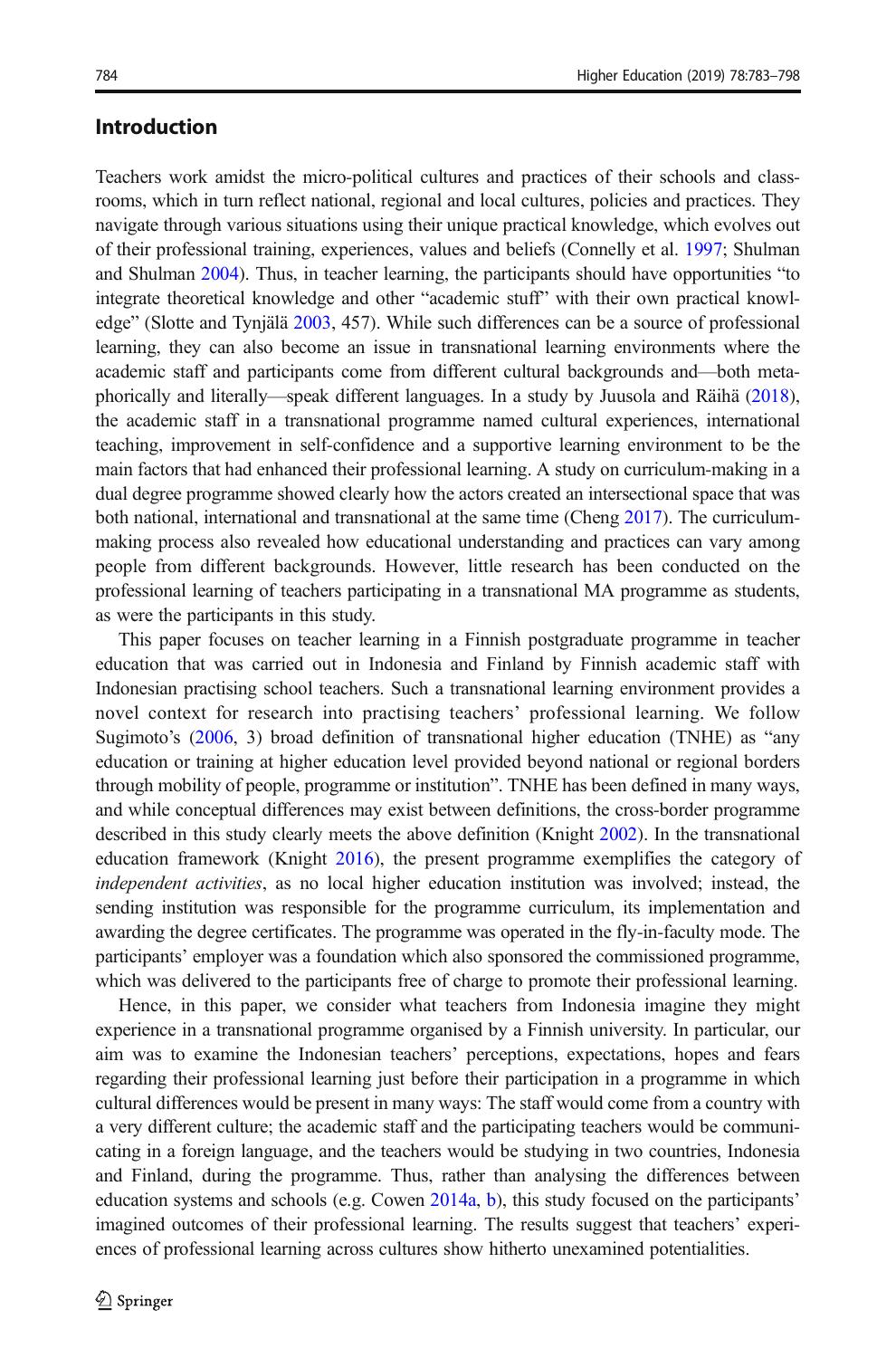The empirical data were collected using the method of empathy-based stories (MEBS). As we define professional learning as change in teachers' cognition, beliefs, and/or behaviour (Hoekstra and Korthagen [2011](#page-14-0); Zwart et al. [2007\)](#page-15-0), our research questions were as follows:

- 1. How might the programme change teachers' ways of thinking and working?
- 2. Why might the programme change teachers' ways of thinking and working?
- 3. Why might the teachers' ways of thinking and working not change during the MA programme?

#### The programme in teacher education

The programme participants were 30 teachers from three private schools in Aceh, Indonesia. Candidates for participation had been pre-selected by the foundation operating the schools. The final selection, based on the application documents, was made at the University of Tampere. The Finnish academic team and the programme administrator from the University of Tampere had already met the applicants in August 2015 on a visit to Aceh. Most participants had a bachelor's level degree or equivalent in a school subject, or other school-related subject (e.g. counselling, engineering). All teachers had either been granted a teaching certificate by an Indonesian institute, and/or they were acknowledged by the school principal on their teaching experience.

The programme was a combination of coursework and a thesis, and it ran from December 2015 to June 2017. The programme followed the curriculum of the MA in Teacher Education taught at the University of Tampere. The content of the programme (120 ECTS) included 12 ECTS of free-choice studies; these comprised 8 ECTS in English language studies and 4 ECTS in teaching methods and didactics, and were negotiated in collaboration with the sponsoring organisation. The participants attended the programme full-time.

Most of the teaching was carried out in Aceh by academic staff from the University of Tampere. The 14 study modules taught on-site were given in 1-week-long periods. Most of the modules included pre-assignments aimed at orientating the participants for the next intensive on-site study session. The Indonesian teachers also visited Finland for a month in March 2017 as an integral part of the programme. During their visit, the teachers studied three modules, each of which included several school visits with targeted observation assignments. In addition to the 14 study modules, the teachers wrote their master's thesis.

The sponsoring foundation provided the study facilities to the participants as well as facilities, including accommodation, for the Finnish academic staff during their on-site visits. The teaching was organised on school premises run by the foundation. The students' degrees were recognised in Indonesia once the programme had been added to the Indonesian accreditation system. The University of Tampere supported the accreditation process.

#### Teachers' professional learning

For the purposes of this paper, we approach the master's programme as a space for the participants' professional learning. We understand teacher learning to comprise various forms, as in the conceptualisation by Marton and Booth ([1997](#page-14-0)). Their six conceptions of learning which form a continuum from surface-level to deep-level learning also apply in teacher learning. According to the first three conceptions, in which learning is primarily approached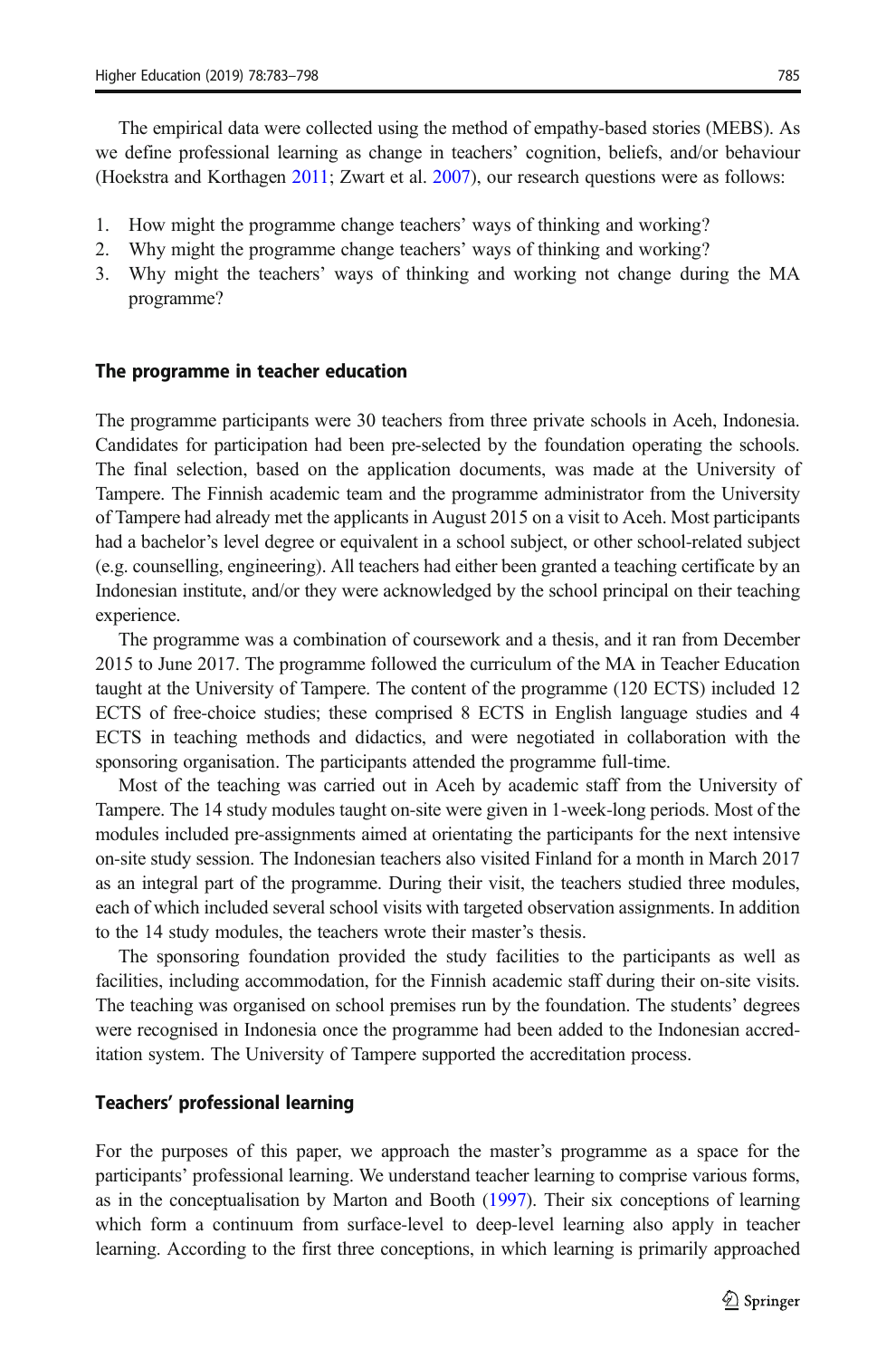as knowledge reproduction, teachers can increase their knowledge, memorise and reproduce information, and apply knowledge in their work. According to the other three conceptions, in which learning is primarily approached as seeking meaning, teachers learn to understand, learn to see something in a different way and change as a person. The last two of these are close to Mezirow's [\(2009,](#page-14-0) 103) definition of transformative learning as "a rational, metacognitive process of reassessing reasons that support problematic meaning perspectives or frames of reference, including those representing such contextual cultural factors as ideology, religion, politics, class, race, gender and others". However, this conceptualisation places little emphasis on the social and collective aspects of learning which are essential in teachers' professional learning.

In searching for a broader conceptualisation that would cover the cognitive, emotional and social dimensions of learning, Illeris [\(2014a,](#page-14-0) [b\)](#page-14-0) has suggested a re-definition of transformative learning as learning that implies changes in one's identity. The choice of identity as the target of transformative learning, Illeris [\(2014b](#page-14-0)) argues, widens the understanding of transformative learning from merely a cognitive process into something that is situated, societal and embedded in the surrounding contexts. This conceptualisation comes very close to that of teacher learning by Putnam and Borko [\(2000](#page-14-0)) who view it as situated in specific contexts, social in nature and distributed across persons and tools (see also Sammons et al. [2007](#page-15-0)). Moreover, Darling-Hammond and Richardson [\(2009\)](#page-13-0) elaborate effective teacher learning as a continuous process of active learning, practice and collaborative reflection with colleagues. Thus, a supportive community in which, through full and free participation in dialectical discourse, a teacher can reflect critically on one's assumptions and expectations, is necessary for transformative learning (Mezirow [2009](#page-14-0); see also Shulman and Shulman [2004\)](#page-15-0). Moreover, the role of imagination is important in initiating transformative learning, as teachers need to be able to understand the possibility of other meaning perspectives or frames of reference (Mezirow [2009\)](#page-14-0). Transformation takes two forms, a sudden epochal transformation that can result from a professional crisis (e.g. Meijer [2011](#page-14-0)), or cumulative transformation that develops over time.

#### Finland's higher education system

Finland has a population of 5.5 million, and it exemplifies a Nordic welfare state known for its strong public sector. A central responsibility of the Finnish public sector is education. Education in Finland is a universal right, meaning that all individuals should have equal opportunities to educate themselves regardless of their socio-economic background, gender, regional location of residence or any other factor that could weaken their possibility to study. In pursuit of this goal, education in Finland, including elementary school, lower and upper secondary school, and vocational and higher education, is free of charge. For higher education students from non-European union member countries, tuition fees were introduced in 2016–2017, but these fees remain at a very modest level compared to those levied in many other countries. Finnish higher education institutions thus find themselves in a new situation, as the Finnish Government and the Ministry of Education and Culture would like to see Finnish HEIs placing more emphasis on selling education to other countries (Ministry of Education and Culture [2016](#page-14-0); Finnish Government [2015\)](#page-14-0). Currently, higher education accounts for 1.7% of Finland's gross domestic product (GDP), which is slightly over the average in the world in higher education funding (OECD [2018\)](#page-14-0).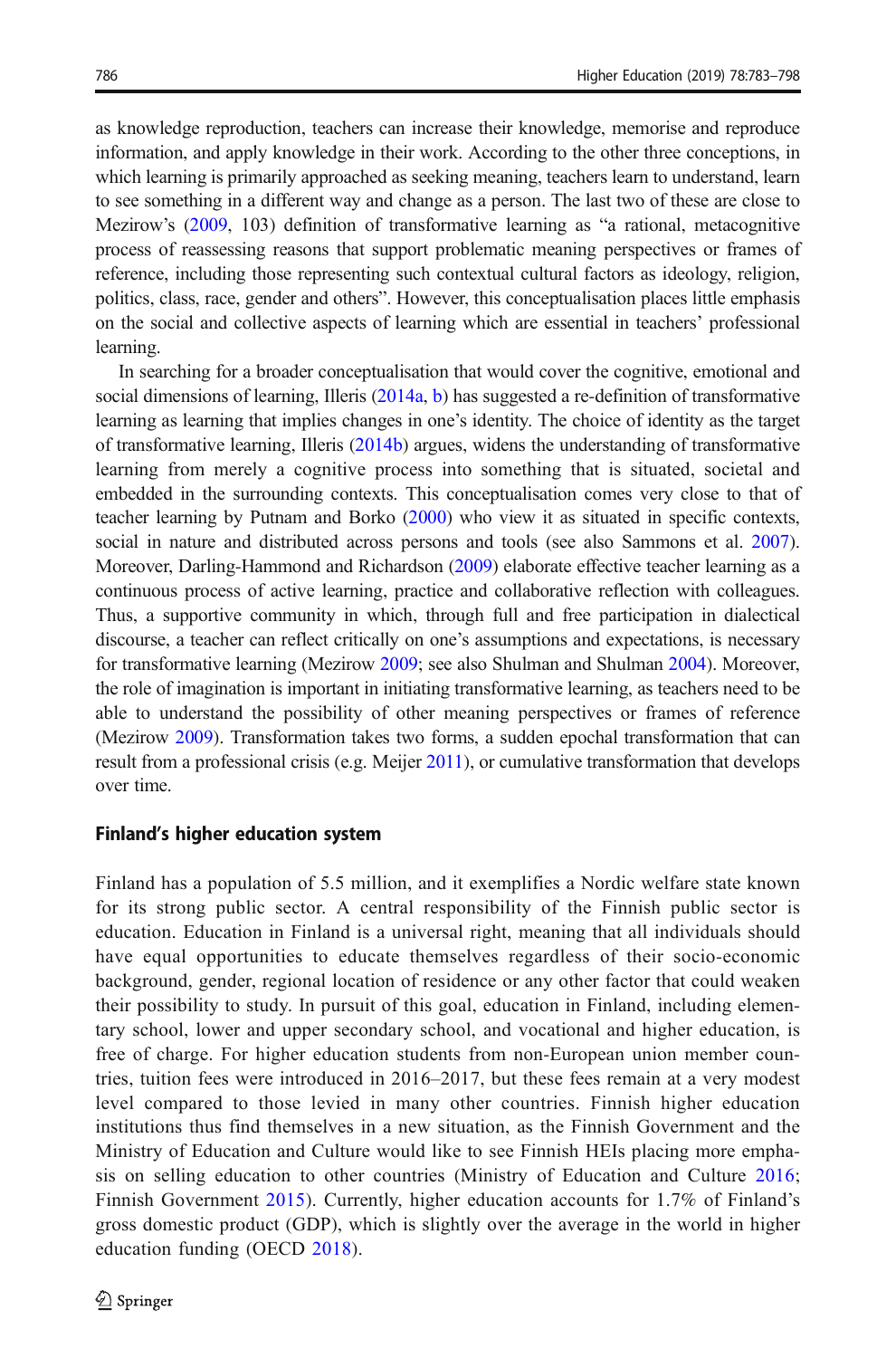Since the 1970s and the transition to a comprehensive education system, all children have the same schooling up to the age of 16. After finishing comprehensive education, youngsters can exit education or continue in general or vocational upper secondary education or a combination of these; most opt to continue studying. The usual path after vocational or upper secondary school is to a polytechnic or university. Both institutions have entrance examinations. A person can also enter university without an upper secondary school diploma, if he or she passes the entrance examination or is otherwise deemed to possess the capacity and knowledge required for a university education (Saarivirta [2009\)](#page-14-0). The Ministry of Education and Culture governs almost all the education institutions in Finland.

Teaching is a highly valued profession in Finland. Teachers are required to obtain a Master's degree including teachers' pedagogical studies (60 ECTS), and nearly 90% of the basic education teachers are qualified (National Board of Education [2013\)](#page-14-0). High quality teacher education programmes are organised across the country, and due to their popularity among the applicants, only 10% of the applicants are accepted (National Board of Education [2013](#page-14-0); Malinen et al. [2012](#page-14-0)).

#### Indonesian higher education system

Indonesia, with approximately 261 million inhabitants, is the world's fourth most populous nation. The largest economy in the Southeast Asia region, Indonesia is also characterised by considerable linguistic and ethnic diversity, with over 300 ethnic groups, 700 languages and six religions. Indonesia is also known as the largest Muslim-majority country in the world. According the World Bank [\(2017\)](#page-15-0), Indonesia is an emerging middle-income country.

Indonesian higher education is very diverse (Logli [Forthcoming;](#page-14-0) Moeliodihardjo [2014](#page-14-0)). Five types of institutions exist: Two of these, academies and polytechnics, are vocational, and three, colleges, institutes and universities, are academic. These institutions can be private or public, and secular or religious. All come under the jurisdiction of the Ministry of Education and Culture (MoEC), except for Islamic institutions, which are managed by the Ministry of Religious Affairs (MoRA). The geographical and political environment of Indonesia is challenging. Geographically, the population is spread over more than 900 islands, while over 70% of HEIs are located on the two main islands of Java and Sumatra (Moeliodihardjo [2014](#page-14-0)), which is one reason why students from the higher social classes, an urban environment and Java, are overrepresented in higher education.

In general, the Indonesian higher education system is currently facing serious challenges regarding access, equity and quality (Logli [Forthcoming;](#page-14-0) Susanti [2011](#page-15-0)). For example, the quality of institutions varies widely, as does their accreditation status. Although most higher education institutions in Indonesia are private, the general quality of education is better in those in the public sector owing, for example, to the higher qualifications of their academic staff (Logli [Forthcoming\)](#page-14-0).

Moreover, the Indonesian higher education system has been, and remains, in the middle of a process of decentralisation and privatisation that involves change in its funding. For decades, while the public sector institutions have mainly been funded by the government, private institutions have been required to cover their costs primarily through student fees. However, with cuts in government funding, the public sector universities are also trying to pay their way. This has led some of those with the status of autonomous state institutions, and thus more financial freedom, to establish a "special passage" for students who, although less successful in the national entrance exam, can afford to pay higher tuition fees (Welch [2007](#page-15-0)). This route is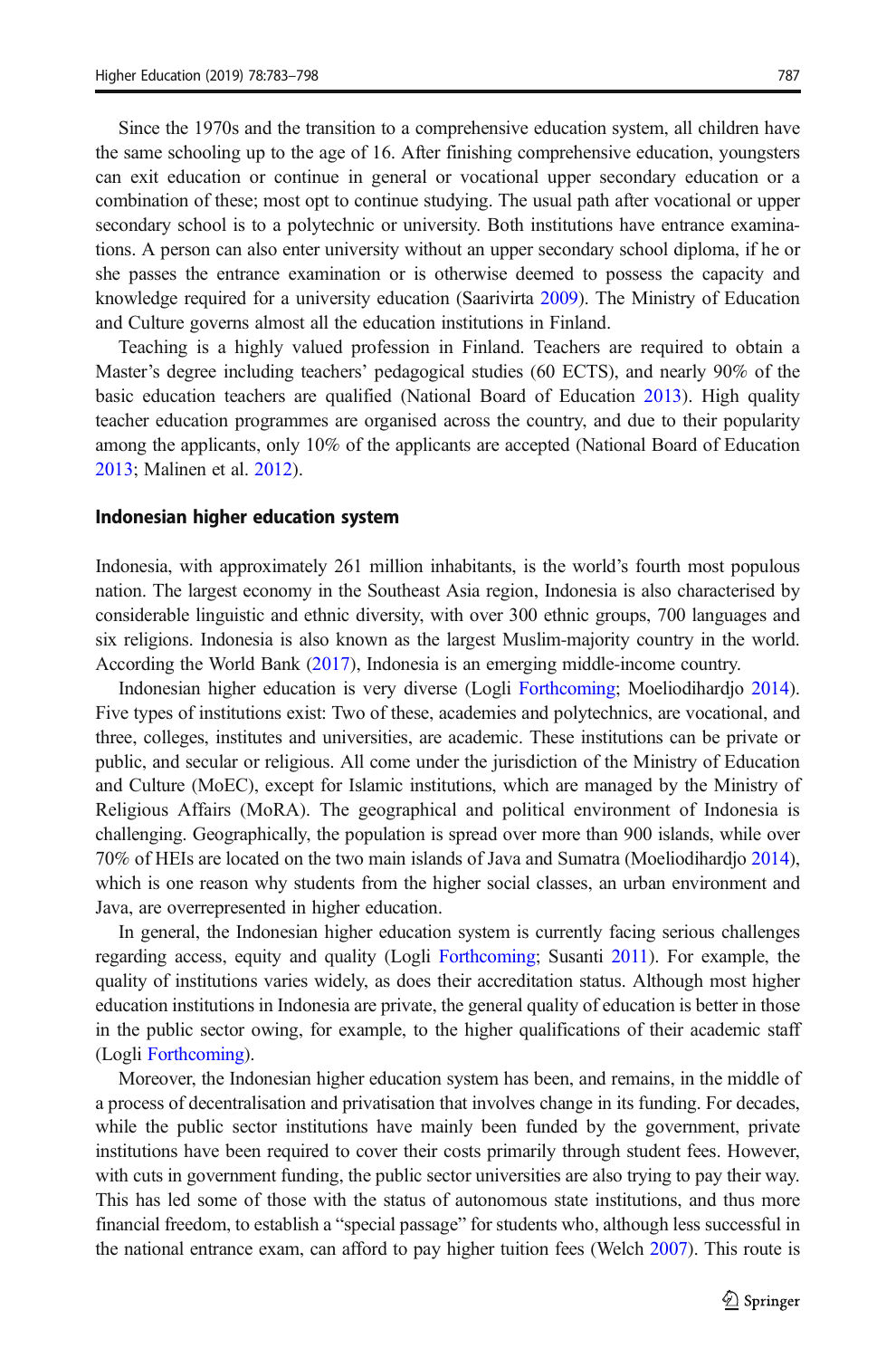supposed to be limited to a maximum of  $20\%$  of the student intake (Susanti [2011](#page-15-0)). On average, having a family member in higher education would account for one third of the household's annual expenditure (Logli [Forthcoming](#page-14-0)).

Compared to Finland, the Indonesian education system faces several challenges, from gaining access to financial resources to lack of up-to-date equipment, and from the quality of the student experience to the global ranking of the institutions themselves (Gao [2015](#page-14-0)). Also, the number of unqualified teachers is considerably high: Only 37% of all teachers are qualified, and every fourth teacher has a secondary school education or less (Suryahadi and Sambodho [2013](#page-15-0)). Moreover, teaching is often based on lecturing and other teacher-centred methods from primary to higher education and teacher training (Bjork [2013\)](#page-13-0). As part of the problem are the micro-political cultures and practices of schools and classrooms, Bjork [\(2013\)](#page-13-0) calls for professional learning which would change teachers' views of themselves as obedient civil servants to professionals who have knowledge and skills to enhance student learning and work as educational leaders. Thus, providing teachers with an opportunity to learn in a transnational programme such as described in this study could be a way to develop school systems, providing that the teachers are given autonomy to adapt what they have learned to local circumstances and classrooms rather than taking an up-to-down approach and directly importing new practices from a foreign school system (Elliott [2014\)](#page-13-0). Additionally, in a country like Indonesia, where access to higher education is a problem for people from low socioeconomic backgrounds, and those from rural areas (Rosser and Joshi [2013\)](#page-14-0), bringing the programme to the students could be a means to enhance educational equality.

### Methods and materials

#### Data collection

The data were collected in Aceh in January 2016 during an orientation module using the method of empathy-based stories (MEBS). MEBS is a qualitative data collection method where participants write short stories based on a frame story provided by the researcher. MEBS frame stories are always constructed in at least two different versions, enabling the researcher to study how participants' stories change when an essential factor is varied—an idea that imitates traditional experimental research (Wallin et al. [2018a\).](#page-15-0) Here, two frame stories were used that were differentiated by the occurrence of change or no change in the teachers' working and thinking habits:

- 1. It is 1 year after your graduation. You notice that the MA programme has changed your ways of thinking and working. Describe why your ways of thinking and working have changed.
- 2. It is 1 year after your graduation. You notice that despite your studies in the MA programme, your ways of thinking and working have not changed and you continue working as usual. Describe why your ways of thinking and working have not changed.

MEBS was used in this study, as the resulting stories may provide new and unexpected insights into the topic of interest. MEBS has also been considered an ethically sensitive method of data collection as it allows the participants to freely express themselves without any limiting external pressures. In comparison to personal interviews, MEBS has the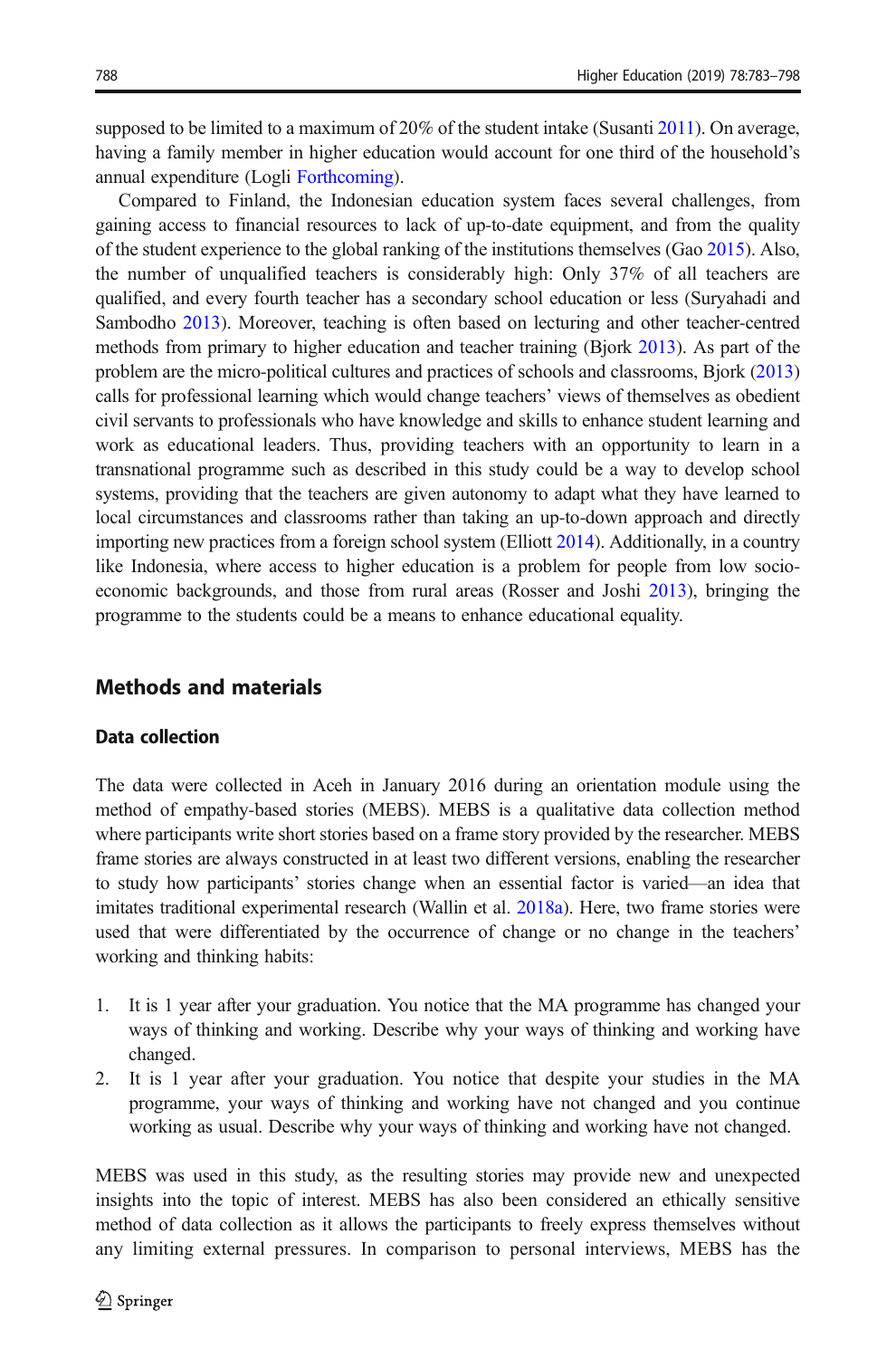advantage that it lacks face-to-face interaction, which could distort the results, as interviewees are more likely to give socially desirable answers and present themselves as more agreeable in interview situations (e.g. Krumpal [2013](#page-14-0); van der Heijden et al. [2000\)](#page-15-0). MEBS is based on participants' imagined stories and thus is well suited for examining participants' perceptions and expectations regarding specific phenomena, including those they have not yet personally experienced. Furthermore, empathy-based stories are particularly useful for examining crosscultural and critical issues from participants' perspectives, such as secondary school girls' educational attainment in Tanzania (Lehtomäki et al. [2014;](#page-14-0) Posti-Ahokas [2013\)](#page-14-0).

The data were collected at the beginning of a class by two Finnish lecturers who handed everyone a paper with the randomly assigned, change or no-change, frame story based on which they were to write their imagined story in English. The respondents were allowed 30 min to write their stories during which they were unaware of the existence of the alternative scenario. After the respondents had handed in their stories, the teacher told them about the two frame stories. All the participants  $(n = 39)$  were Indonesian school teachers who had applied for the MA programme but had not yet been admitted to it. Because the selection procedure was unfinished, participation in the orientation module was open to all.

#### Data analysis

We analysed the stories using qualitative data-driven content analysis (Merriam [2009](#page-14-0), 178– 193). We chose to conduct the analysis inductively because of scant previous research on the topic and because we were interested in developing new insights. Content analysis allowed us to focus systematically on the content of the stories and the emerged themes. In the first phase, we read through the transcribed stories multiple times to gain a holistic picture of the data and to narrow the data down to those stories that would help in answering the research questions. In this phase, we excluded five stories that were not relevant to the research questions and/or which were incomprehensible in English. The data for analysis consisted of 34 stories (12 by males and 22 by females), of which 21 were success stories and 13 failure stories. This uneven distribution was a chance outcome of the initial random assignment of the two frame stories.

In the second phase, the data were organised according to the three research questions. For each research question, data excerpts were coded, and categorised in a table. All excerpts were numbered with reference to the original story and the author's gender noted: for example, "21m". The frequencies of the respondents in each category were calculated.

In the third phase, three example stories, two typical positive stories and one typical negative story, were constructed from the data to yield a generalised and condensed picture of the findings. For each story, data excerpts exemplifying the largest number of respondents in each category were selected. In the typical positive stories, the codes that appeared in at least four teachers' stories were included, and in the typical negative story, the codes that appeared in at least two teachers'stories were included. The variation in numbers is due to the lower amount of descriptive content in the negative frame stories compared to the positive frame stories. In the typical negative story, data excerpts from seven teachers were used; in the typical positive stories, excerpts from nine (success story 1) and seven (success story 2) teachers were used.

Following Polkinghorne's concept of narrative analysis ([1995](#page-14-0)), we organised the selected data excerpts into a coherent story. While original excerpts form the basis of the stories, a few words and phrases were added to improve readability. The example stories sum up the teachers' perceptions and are followed by interpretations with more citations from the original data.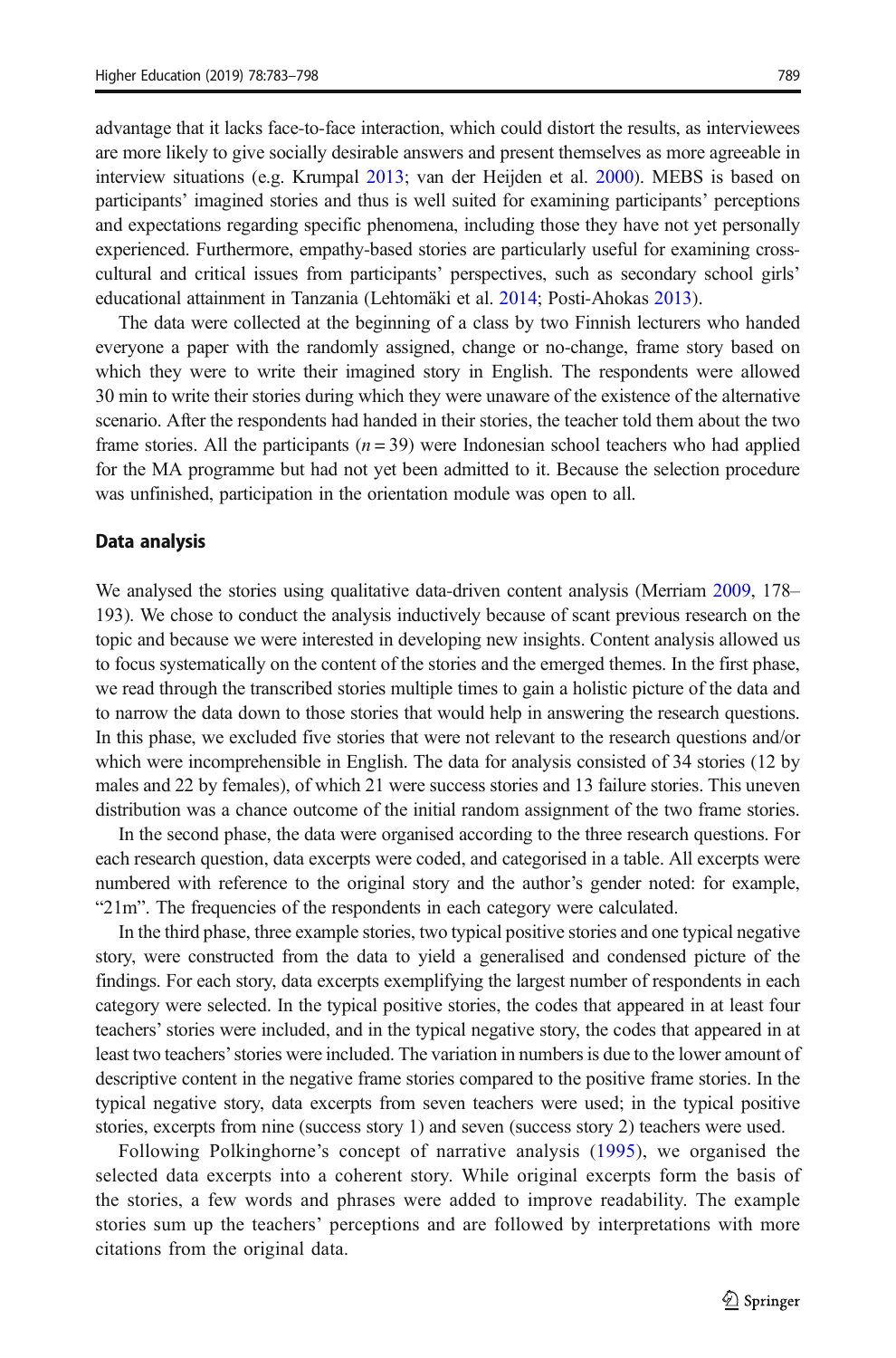The analysis was cross-checked following two procedures. First, we checked that for each excerpt, the interpretations made matched its original context. Second, we discussed the categorisations as well as the construction of the three example stories in the research group meetings and thus applied analyst triangulation (Patton [2015](#page-14-0), 665–667).

### **Results**

Each sub-section will be illustrated with an example story, followed by an interpretative discussion. In the following sections, the original excerpts are enclosed in quotation marks, and categories are shown in italics.

### Success story 1: why did the programme change the student's ways of thinking and working?

Three things about the MA programme were significant in changing my thinking and working as a teacher. The content and the methods of the programme were relevant, especially the information and knowledge I got from the programme regarding teaching methods and classroom management. The programme was research-oriented, so I acquired a lot of theories about teaching and learning. The MA programme also forced the students to work harder and provided many opportunities to study in a more professional way. Moreover, because I took the MA programme in a different country, we had to reflect on the society in which we work and live. The programme gave me new knowledge, experience, and information about the education system in Finland and in my own country.

The stories revealed three major factors that the teachers perceived as inducing change in their ways of thinking and working: the content, execution and international nature of the programme. The content of the MA programme, for example, learning "many skills about pedagogy", seemed very important for the teachers, as also was theoretical "knowledge about education". In addition to knowledge on classroom practices and educational knowledge, the teachers thought that "information and knowledge on education system" would affect their thinking. Moreover, the link between research and education was presented as a new idea: "understanding how to do a good research to improve the teaching process in the classroom".

Regarding the *execution of the programme*, the teaching methods of the programme, such as "portfolio" and "doing - - - class project", and "pedagogy" in general, were frequently mentioned as having influenced change. The programme "changed the way I think about problem solving and finding solutions because I had many experiences during my MA research". This example is a good illustration of the role of research in showing teachers new ways to approach problems and solve them. The programme personnel were described as encouraging and academically adept. One student wrote about the influence a professor could have on a student's way of thinking:

At the time I thought that it would be hard to finish my research, but at the time, my professors had such trust in me that it would be impossible for me to disappoint them, and they also encouraged and convinced me that I could finish my research soon. After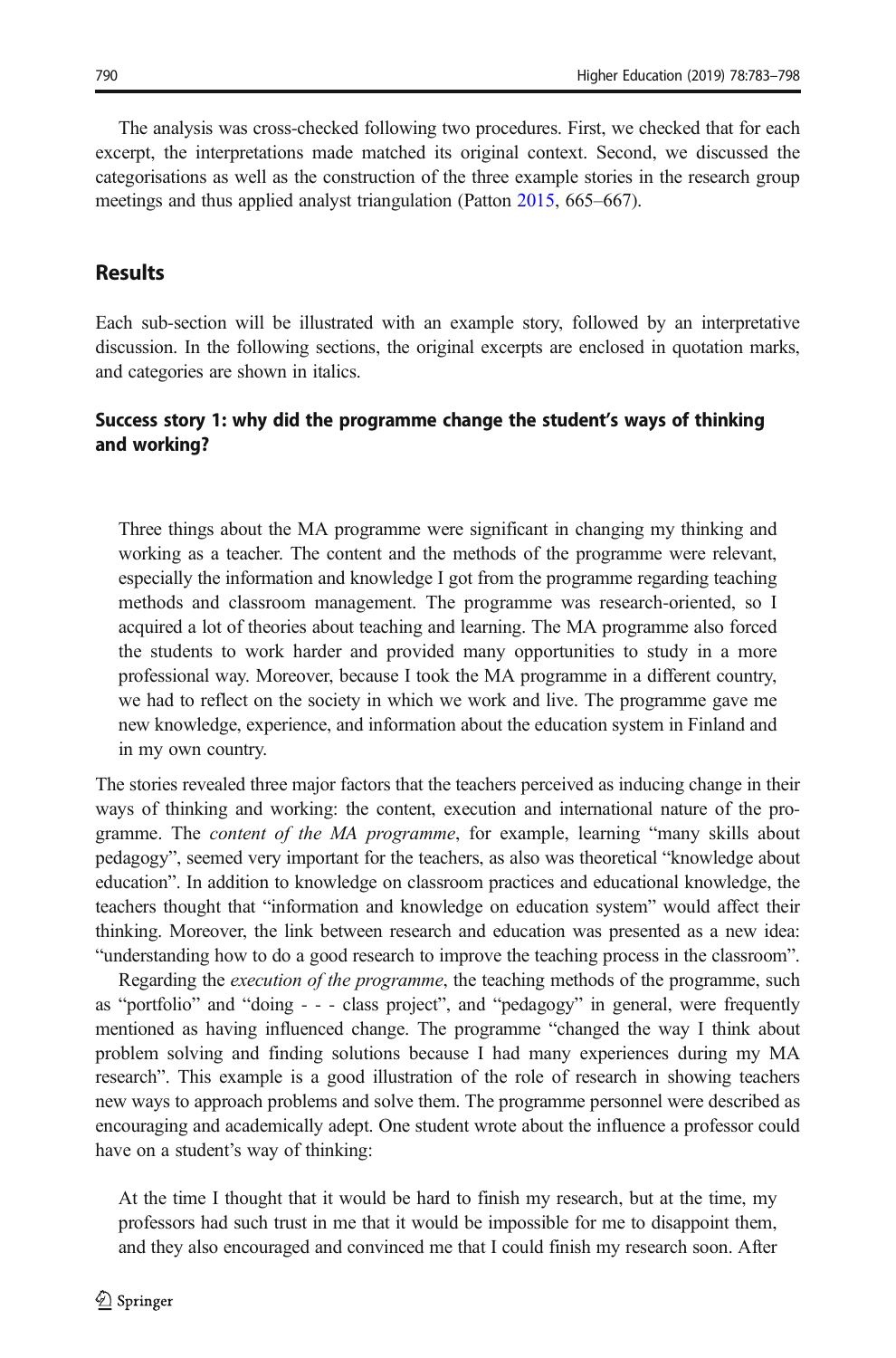that I thought about how the professors had convinced me had changed my way of thinking. Now I think it is the time for me to do the same for my students. (9f)

Most interestingly, in addition to the professors, in several stories, the programme was seen as an agent that played a role in the teachers' change process:

The programme taught me how to learn, forced me to think a lot and to find a lot of resources to make myself think in various ways, The MA programme also forced the students to work harder (13f).

The fact that the programme was an international MA programme was described as an important factor in the stories. Not only was it important to know "how the Finns manage and maintain their education system", but to experience the "international atmosphere as well" and to get familiar with "a different culture, system, and life style". Learning was perceived as a holistic experience, as one writer expressed it:

…because I took the MA programme in a different country. Thus, I learned about a different culture, habits, and system of education which strongly impacted on me. (4f)

### Success story 2: how did the programme change the student's ways of thinking and working?

The MA changed my way of thinking in several ways. After having completed the MA programme, I was able to change my teaching method and make it more diverse. This would make it easier for the students to understand the topic I am teaching. I can now make the class more comfortable than before because I know how to manage the class. I have gained new knowledge about how to manage conflicts or solve a conflict, which has made me an expert in problem solving. During the programme, my thinking about how to be a good teacher changed; for example, I realised that a teacher must not only be able to give students information but she or he needs to guide a student in their character. I am grateful for the opportunity to study in this programme. What I got from the MA programme I will share with my friends and teachers in this school, and we must implement all of it in our classrooms.

The MA programme was perceived as effecting change in teachers' thinking in four areas. The stories mentioned improvement in teachers' pedagogical skills as well as the development of their working skills, change in one's pedagogical thinking, and the transformative process of becoming an expert.

Improvement in one's pedagogical skills was described through concrete classroom practices: learning "how to implement various methods of teaching" and better understanding of "how to manage the classroom". Along with these seemingly technical skills, mention was made of the idea of an increased focus on the students in the classroom. This was described as an increased focus on the individual needs of students, and as getting students involved in the learning process rather than treating them as passive objects of teaching and instruction.

As teacher, before I joined MA programme I just read the book and taught it to my students, but now I will originate simple research first to know what my students' needs are. (4f)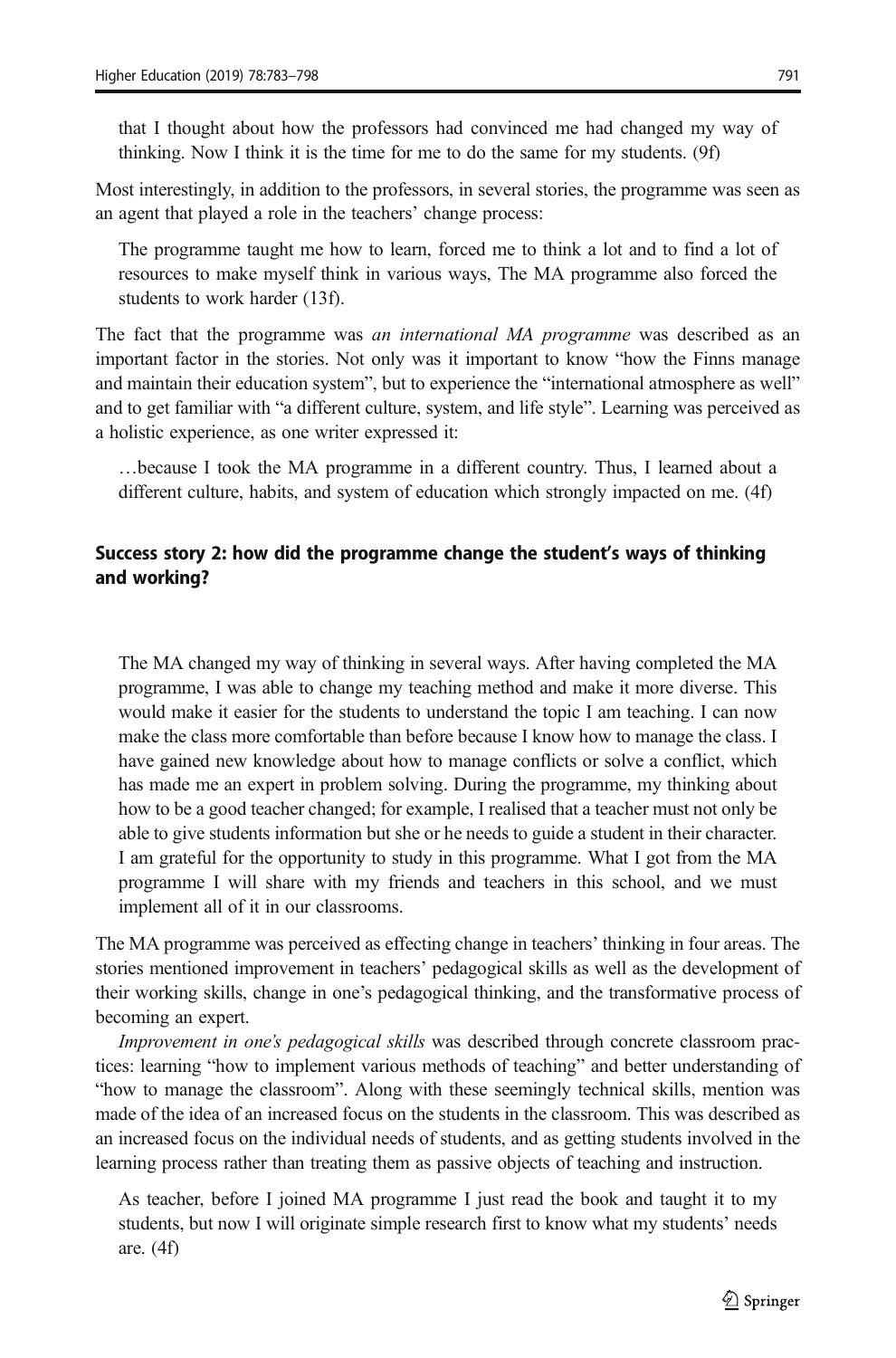I can think about creative ways of teaching to attract the interest of students in my subject, to make the students understand and enjoy studying with me (13f)

The second area in which the teachers perceived *change in their thinking pertained to their working skills*. For example, problem-solving skills were referred to in five stories. Problem-solving was considered as an individual skill, as in "I know various ways of solving problems too"; the skill was linked to one's ability to use research in everyday work, as in "try to do research to solve my problem in my school". In two stories, it was imagined that after completing the programme, the teacher would have better grasp of the use of time than earlier:

The other thing that I learned while I was studying there is management, before, I was always wasting my time, doing nothing, but now I think time is the most important thing that I should manage in a good way. (9f)

Eight stories saw the programme as impacting on their authors' pedagogical thinking by widening their understanding of people:

enriched my respect for human differences and uniqueness. All of that made me wiser, more open-minded, and motivated to work and to help my students solve their problems in school, and also support the management system in the school. (14f)

The ideal of "how be a good teacher" would be changed towards one of a teacher who is "helping my students in their learning process and even increasing their abilities to achieve their learning goals". The basis of this might be in learning to see "one thing from many different way and point of view".

The fourth area of changed thinking was in what could be termed the transformative process of becoming an expert, becoming a person with "high responsibility and ability" in one's community. In four stories, "sharing" one's expertise was a part of becoming someone "whose knowledge and experiences will become an inspiration to my students and my family". In addition to an expert role based on knowledge and experiences, being "a reflective model" made it possible "to demonstrate high ethical standard" and other values in one's community.

I will lead students as part of the community to exert a positive influence on society's multicultural values. Understanding multicultural values will lead them to an understanding of equality in society. (24m)

### Failure story: why were the student's ways of thinking and working unchanged after the MA programme?

In my opinion, my ways of thinking and working did not change for several reasons. First, I am not very diligent in studying, so I got left behind my classmates. It is also really hard for me to come out of my comfort zone. I like to stick with my old perceptions and believe that my ways of thinking and working are already on the right track, so it is hard for me to adopt new ways of thinking and working.

Second, it was really difficult for me to understand the teachers and to follow the instructions because they used different learning methods and teaching styles than those I was used to. In addition, we had very little practical training in classrooms, so it is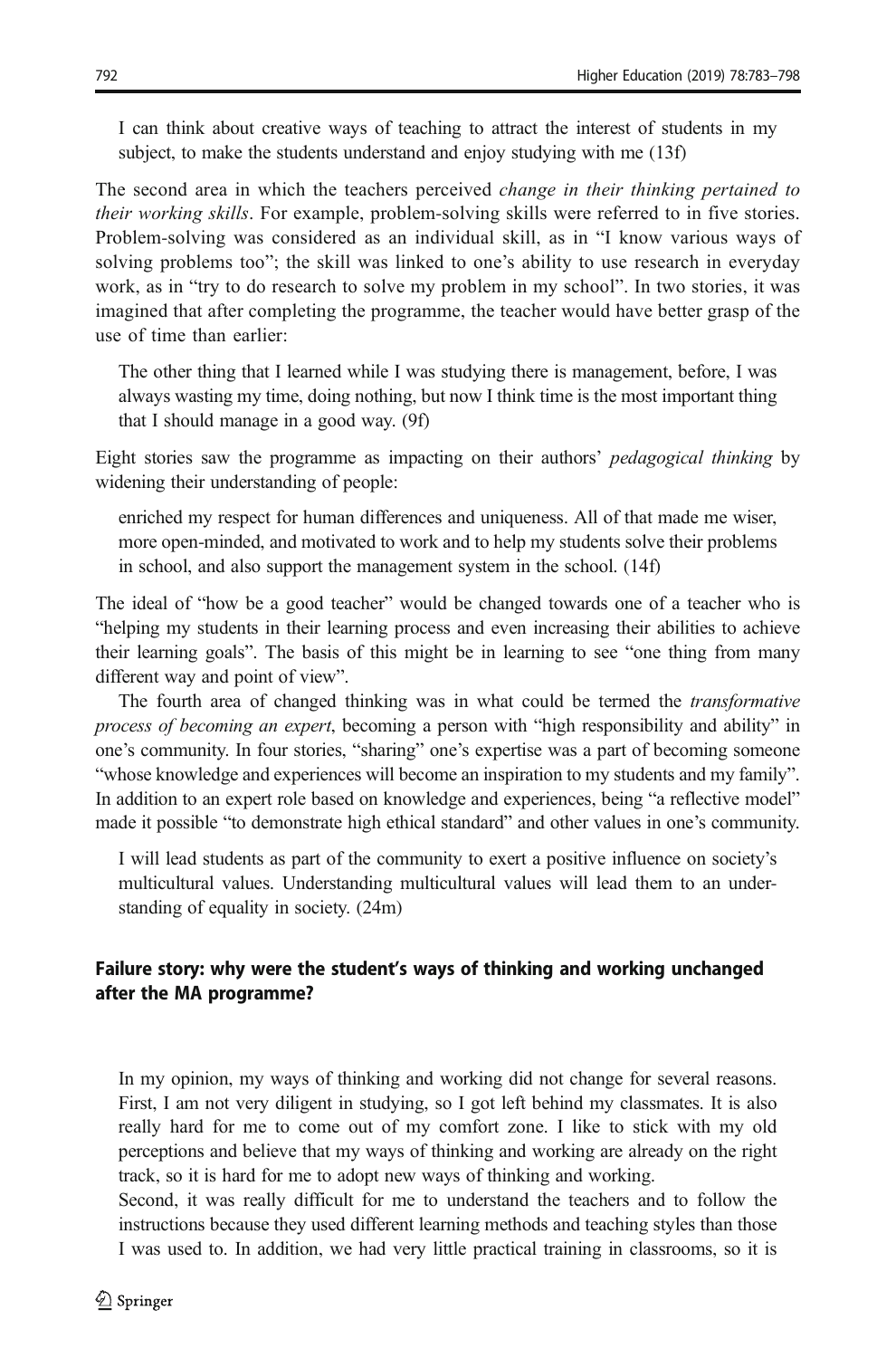likely that I forgot everything that I learned very quickly.

The final reason can be found in the school system of Indonesia. Our school system does not encourage teachers to apply new teaching methods and strategies, even though this would develop our students' skills and the quality of teaching. This limits our opportunities for professional development because we are not allowed to apply new ways of working even if we had the desire to do so.

Interestingly, and in contrast to the success stories, the failure stories emphasised personal reasons as the main factors inhibiting the teachers' professional learning. According to the stories, lack of intrinsic motivation, in particular, was a major barrier to the development of these teachers' ways of thinking and working. The failure stories described the teachers as not diligent enough or not interested in studying in the programme and therefore lacking the desire to develop their capabilities. However, even if they lacked the intrinsic motivation to study and the programme did not develop them professionally, they were extrinsically motivated to complete it. In two stories, the academic title gained from the programme functioned as a motivator for completing the studies, and in one story, a "performance orientation", i.e. just wanting to pass the courses, was a motivator:

I didn't want to apply my knowledge after graduation, just wanted to get through… Somehow I just let it happen like water in the river, just flow. (63m)

In addition to lack of motivation, lack of adaptability was mentioned in the stories as one major reason to why teachers may have failed to develop their capabilities. The teachers described themselves as lacking the skills or desire to adopt new ways of thinking and working because they were not ready to step out of their "comfort zone" and to let go of old perceptions:

Because I still use my previous ways of thinking and working, stick to my old perception that my existing ways of thinking and working are already on the right track, or I cannot accept and absorb new ways of thinking and working from others. (64m)

Additionally, in one story, the fear of being different from other teachers was considered as a barrier to professional learning. This indicates that the teachers assume that the MA programme in Finland could change their ways of working and thinking, but they may not be confident enough to apply the new ways of acting in their work community:

I do not have the confidence to be different from the majority of teachers. I don't want to be dragged into destructive comparison. I am afraid that it will create a gap between me and the other teachers. (61m)

Personal reasons aside, the lack of social and institutional support was also described as something that might hinder the development of a teacher's capabilities. In three stories, the teachers wrote about an unsupportive school system in Indonesia that does not encourage teachers to develop their abilities. In one story, a teacher wrote about how he failed to convince the school management about his new ideas and felt that he needed like-minded partners or colleagues before he could implement his new ideas and ways of working in practice.

It was noteworthy that *mismatch between the teachers and the programme* was mentioned in only three failure stories. In these stories, problems were the outcome of being confronted by a different culture, religion or teaching methods. These teachers explained that they would find new ways of teaching inhibiting, making it impossible for them to implement their learning in practice.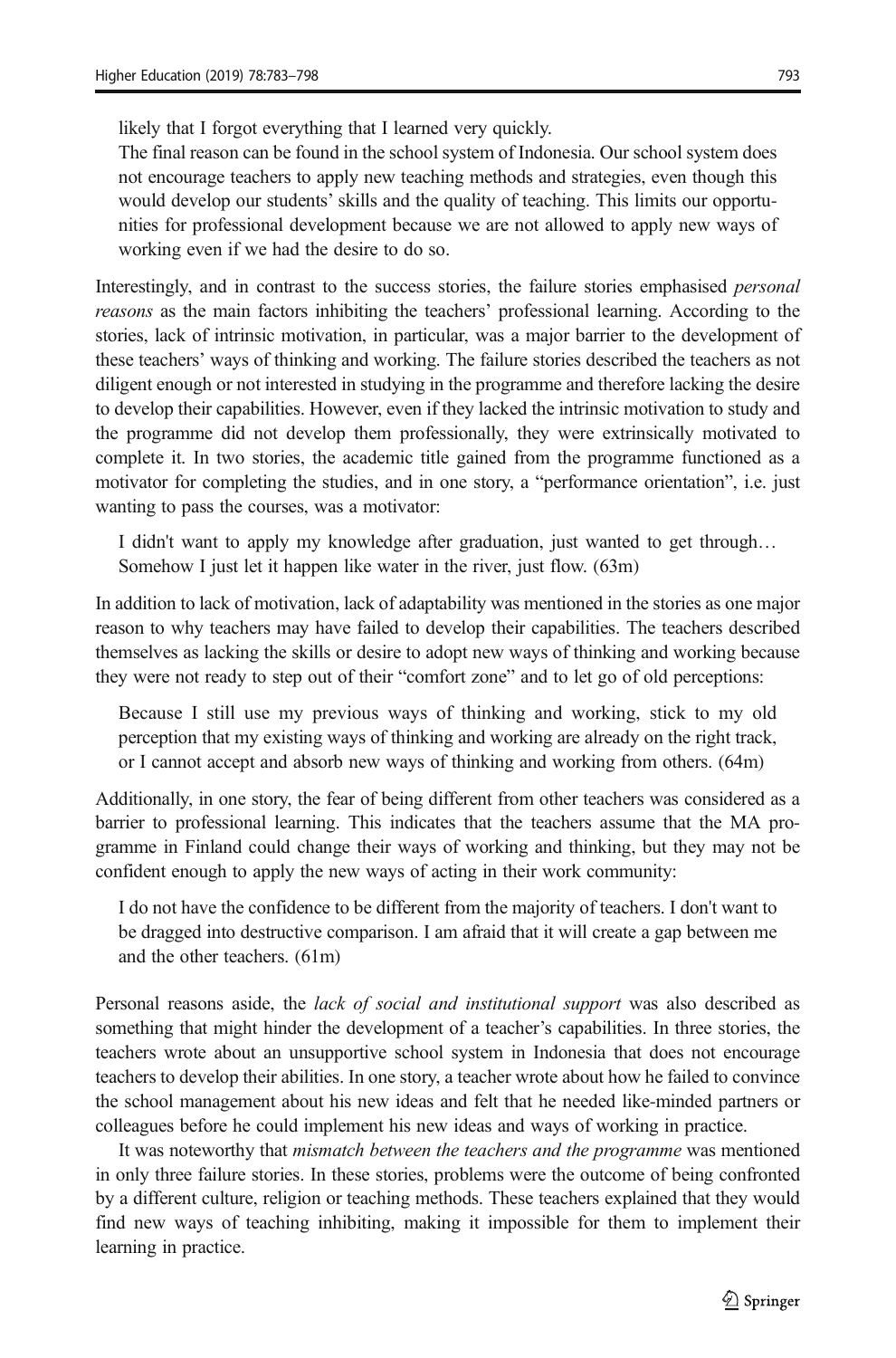The teachers also expressed a desire and need to implement what they had learned in practice. In four stories, failure to do this was mentioned as a barrier to why their ways of working and thinking did not change.

I did only a very minimal amount of practising my new skills in the classroom so I was likely to forget everything I got from the programme very quickly. (67m)

#### **Discussion**

The aim of this paper was to explore the perceptions, expectations, hopes and fears regarding their professional learning of a group of Indonesian teachers about to participate in a transnational programme organised by a Finnish university. The findings showed that positive scenarios were related to programme content and execution and to the transnational nature of the programme, while negative scenarios, not leading to any change, were related to lack of personal motivation or lack of support from the Indonesian community. Moreover, the positive story writers imagined that they would become more skilled professionals not only in their classrooms but also more widely as respected experts in their communities. The programme could thus be understood as a nexus for different understandings of teacher's professional knowledge: the Indonesian teachers' existing knowledge gained in their earlier teacher training, their experiences as teachers in Indonesia, and the Finnish curriculum on teacher education implemented by Finnish teacher educators.

The participants described their learning as a multi-dimensional, temporal process. Nearly all the conceptions of learning identified by Marton and Booth ([1997](#page-14-0)) were found in the participants'stories about their learning expectations: The participants expected the programme to add to their knowledge of pedagogy and research methods and the application of that knowledge in their classrooms. They also expected to learn more about, and thus understand, the Finnish culture, which in turn would lead them to see their own culture in a different light. Moreover, the participants clearly expected the programme to change them as a person.

The participants' learning conceptions were given various meanings and were interrelated in their stories. For example, the participants emphasised that professional learning would not occur, or not last, if they lacked possibilities to apply their new knowledge in practice. Thus, the Indonesian teachers' understanding of teacher knowledge such as new skills and methods, as something that cannot be learnt thoroughly without experimentation in the classroom, is in line with earlier conceptualisations of professional learning by Western researchers (e.g. Korthagen [2017;](#page-14-0) Tynjälä [2008](#page-15-0)). This result also supports earlier findings on expertise development, according to which experience does not automatically translate into expertise but requires the deliberate practice and integration of theoretical and practical knowledge (e.g. Slotte and Tynjälä [2003;](#page-15-0) Tynjälä et al. [2003;](#page-15-0) Wallin et al. [2018b](#page-15-0))[.](#page-15-0)

In addition, the participants appeared to be aware of their own learning conceptions. For example, they described how their understanding of learning would change from knowledge reproduction into meaning-seeking, and how this would affect their own teaching practices. Thus, the participants not only emphasised the importance of seeking meaning in their own learning but also considered this as something they could transfer to their classrooms. These changes in one's thinking illustrate the transformative nature of the participants' learning (Illeris [2014a;](#page-14-0) Mezirow [2009\)](#page-14-0), which seemed to derive from their learning experiences in and between two cultures.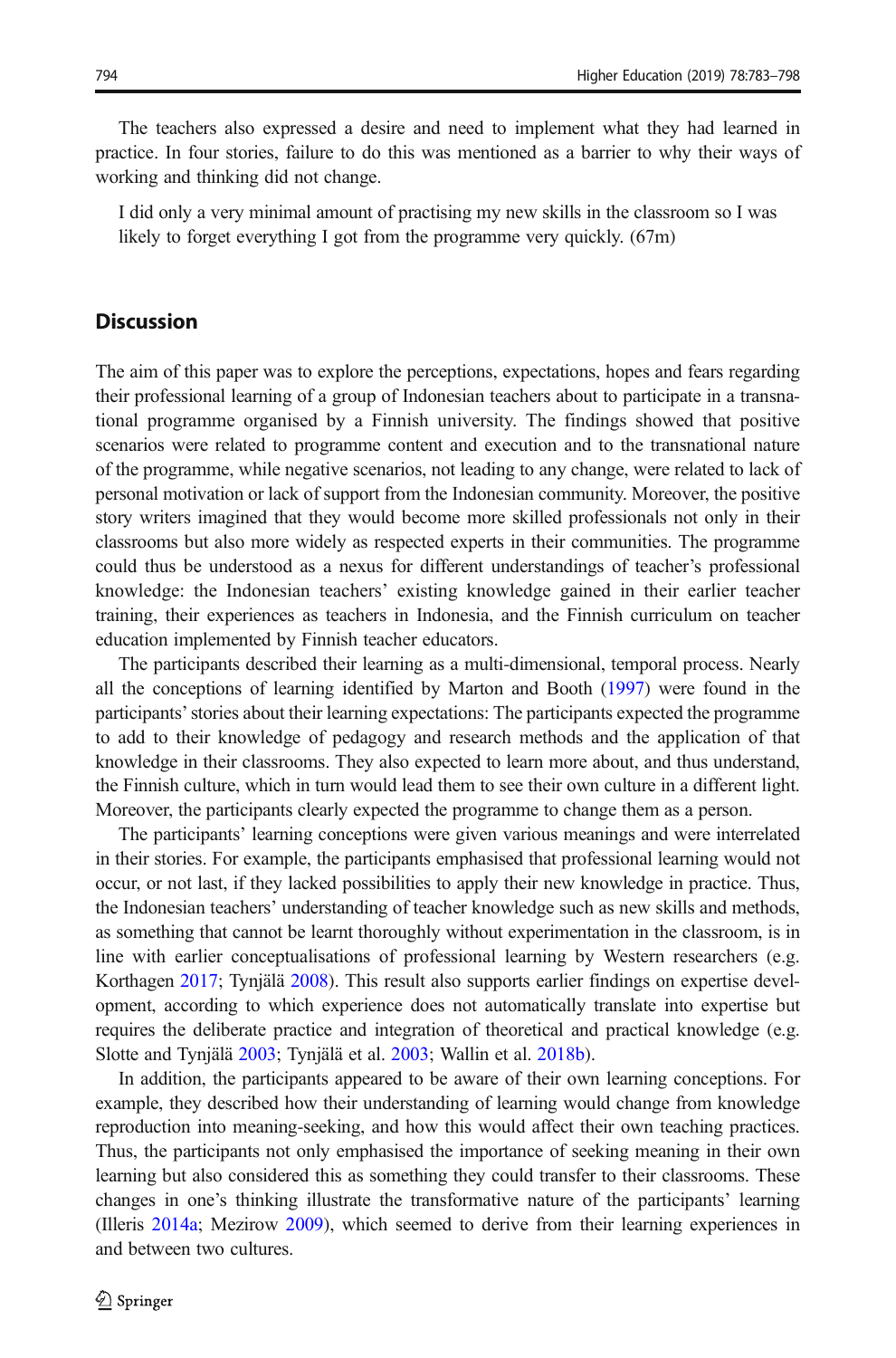However, contradictory meanings were attributed to studying between two cultures in a transnational programme. On the one hand, the participants approached cultural differences as opportunities to reflect on their thinking; on the other hand, they described the programme as a learning community where studying with new teaching methods and in a foreign language could constitute obstacles to their learning. Nevertheless, boundary crossing of this kind between different, partly unfamiliar, contexts requires teachers to expand their perspectives, adapt to new situations and in this way develop as professionals (e.g. Engeström et al. [1995](#page-13-0), 319; Wallin et al. 2018b; see also Akkerman and Bakker [201](#page-13-0)1).

The findings also illustrate the complexity of transformative learning as a situated, socially and culturally embedded process (Illeris [2014b\)](#page-14-0). In particular, one's professional learning was closely linked to the community, the latter serving both as a facilitator and a barrier to the implementation of new knowledge and skills. The teachers imagined their schools as reluctant to develop new practices, an attitude that might lower their motivation to implement new ideas and ways of working. This raises the issue of the essence and permanence of transformative learning. Both Mezirow ([2009](#page-14-0)) and Illeris ([2014a](#page-14-0)) seem to assume that transformation in one's thinking results in new practices, but what if the local community prevents a person from changing anything? Although the programme was narrated as a learning community that would support the participants' transformative learning, further research is needed on what happens when participants in a transnational learning environment return to their workplaces.

The earlier literature on teacher learning emphasises the importance of supportive communities and reflection with colleagues (e.g. Darling-Hammond and Richardson [2009](#page-13-0)). Interestingly, however, while the present participants saw themselves as embedded in several learning-related communities in which they had different roles, peers were not narrated as equal co-learners in any of the communities. In fact, peers were absent from the stories about the programme. In the stories about school communities, fellow teachers were narrated as learners with whom the programme participants would share their knowledge. The stories were rather reflective, but for some reason, the participants did not imagine that they would reflect on their thinking and practices with either their peers in the programme or those in their schools.

This study has its limitations. One is related to the use of English as a mediator language between two cultures: The teachers wrote their stories in a foreign language, which produced foreign-language data for most of the authors of this paper. The data might have been richer in details, meanings and nuances if written in the participants' native language; however, it is unlikely that this would have affected the main themes. Furthermore, it is important to note that empathy-based stories are plausible imaginary stories and not always literal descriptions of reality. The constructed stories portray plausible, possible and potential connections, which might or might not be based on personal lived experiences. In MEBS, "the ability of the stories to reflect and express meaning is considered more relevant than the factual occurrence of the events described in the stories" (Wallin et al. [2018a;](#page-15-0) see also Bell [2002;](#page-13-0) Polkinghorne [2007](#page-14-0)). Thus, the findings of this study reflect the views, insights and perceptions that the teachers had about the programme and their professional learning during the time of the data collection and does not necessarily correspond to their actual experiences. However, even if stories are not based on lived experiences, they are often based on culturally shared genres and meanings. Therefore, it would be fruitful to test the findings and continue investigating the topic with other research methods. The timing of the data collection also needs to be considered, as the stories might have been different if the participants not yet met any of the Finnish staff, or if the stories had been written after several months of participation in the programme.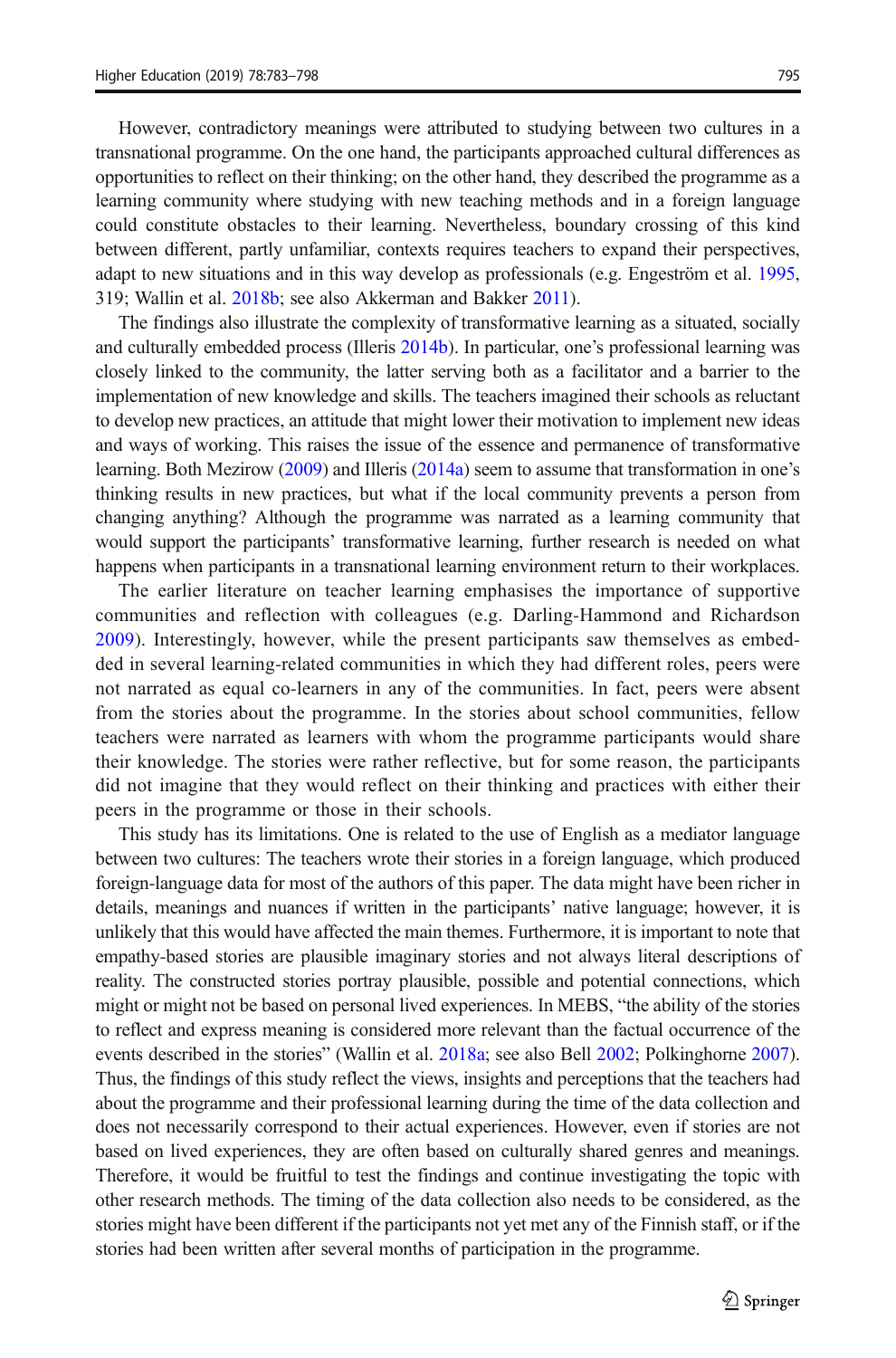# <span id="page-13-0"></span>Conclusions

The major contribution of this work revolves around three main findings. First, the pedagogical content of the programme was narrated by the participants as matching their learning needs, a finding which leads us to conclude that the topics addressed are considered important for school teachers in both cultures. Second, the stories draw a picture of a complex network of relations—people, cultures and languages—which shape teachers' professional learning and long-term development. However, the absence of their fellow students as co-learners in the stories is interesting and requires further research. Third, this study showed that cultural differences, which are always present in transnational higher education, can become either learning opportunities or obstacles to learning. This suggests that in transnational higher education, attention should be actively paid to cultural differences. In sum, the main conclusion of this study is that transnational teacher education provides professional learning on many levels: not only in content but also as a learning environment that allows participating teachers to reflect on their professional practices and identities. However, further research is warranted to study learning experiences during and after such a programme.

#### Compliance with ethical standards

Conflict of interest The authors declare that they have no conflict of interest.

Open Access This article is distributed under the terms of the Creative Commons Attribution 4.0 International License (http://creativecommons.org/licenses/by/4.0/), which permits unrestricted use, distribution, and reproduction in any medium, provided you give appropriate credit to the original author(s) and the source, provide a link to the Creative Commons license, and indicate if changes were made.

## **References**

- Akkerman, S. F., & Bakker, A. (2011). Boundary crossing and boundary objects. Review of Educational Research. https://doi.org/10.3102/0034654311404435.
- Bell, J. S. (2002). Narrative research in TESOL: Narrative inquiry: More than just telling stories. TESOL Quarterly, 36(2), 207–213.
- Bjork, C. (201[3\).](https://doi.org/10.3102/0034654311404435) [Teacher](https://doi.org/10.3102/0034654311404435) [Training,](https://doi.org/10.3102/0034654311404435) [School](https://doi.org/10.3102/0034654311404435) [Norms](https://doi.org/10.3102/0034654311404435) [and](https://doi.org/10.3102/0034654311404435) [Teac](https://doi.org/10.3102/0034654311404435)her Effectivness in Indonesia. In D. Suryadarma & G. W. Jones (Eds.), *Education in Indonesia* (pp. 53–67). Singapore: Institute of Southeast Asian Studies.
- Cheng, M. W. (2017). The southeast Asian higher education space: Transnational, international or national in new ways? European Educational Research Journal. https://doi.org/10.1177/1474904117699627.
- Connelly, F. M., Clandinin, D. J., & He, M. F. (1997). Teachers' personal practical knowledge on the professional knowledge landscape. Teaching and Teacher Education. [https://doi.org/10.1016/S0742-051X\(97\)](https://doi.org/10.1177/1474904117699627)00014-0.
- Cowen, R. (2014a). Comparative education: Stones, silences, and siren songs. Comparative Education. https://doi.org/10.1080/03050068.2013.871834.
- Cowen, R. (2014b). Ways of knowing, outcomes and "comparative education"[:](https://doi.org/10.1016/S0742-051X(97)00014-0) [Be](https://doi.org/10.1016/S0742-051X(97)00014-0) [careful](https://doi.org/10.1016/S0742-051X(97)00014-0) [what](https://doi.org/10.1016/S0742-051X(97)00014-0) [you](https://doi.org/10.1016/S0742-051X(97)00014-0) [pray](https://doi.org/10.1016/S0742-051X(97)00014-0) [fo](https://doi.org/10.1016/S0742-051X(97)00014-0)r. [Comparative Education](https://doi.org/10.1080/03050068.2013.871834). https://doi.org/10.1080/03050068.2014.921370.
- Darling-Hammond, L., & Richardson, N. (2009). Teacher learning: What matters? Educational Leadership, 66(5), 46–53.
- Elliott, J. G. (2014). Lessons f[rom](https://doi.org/10.1080/03050068.2014.921370) [abroad:](https://doi.org/10.1080/03050068.2014.921370) [Whatever](https://doi.org/10.1080/03050068.2014.921370) [happened](https://doi.org/10.1080/03050068.2014.921370) [to](https://doi.org/10.1080/03050068.2014.921370) [pedagogy?](https://doi.org/10.1080/03050068.2014.921370) Comparative Education. https://doi. org/10.1080/03050068.2013.871835.
- Engeström, Y., Engeström, R., & Kärkkäinen, M. (1995). Polycontextuality and boundary crossin[g in expert](https://doi.org/10.1080/03050068.2013.871835) [cognition: Learning and problem sol](https://doi.org/10.1080/03050068.2013.871835)ving in complex work activities. Learning and Instruction, 5(4), 319– 336.
- Finnish Government (2015). Finland, a land of solutions. Strategic Programme of Prime Minister Juha Sipilä's Government. Government publications 12/2015. Helsinki: Finnis Government.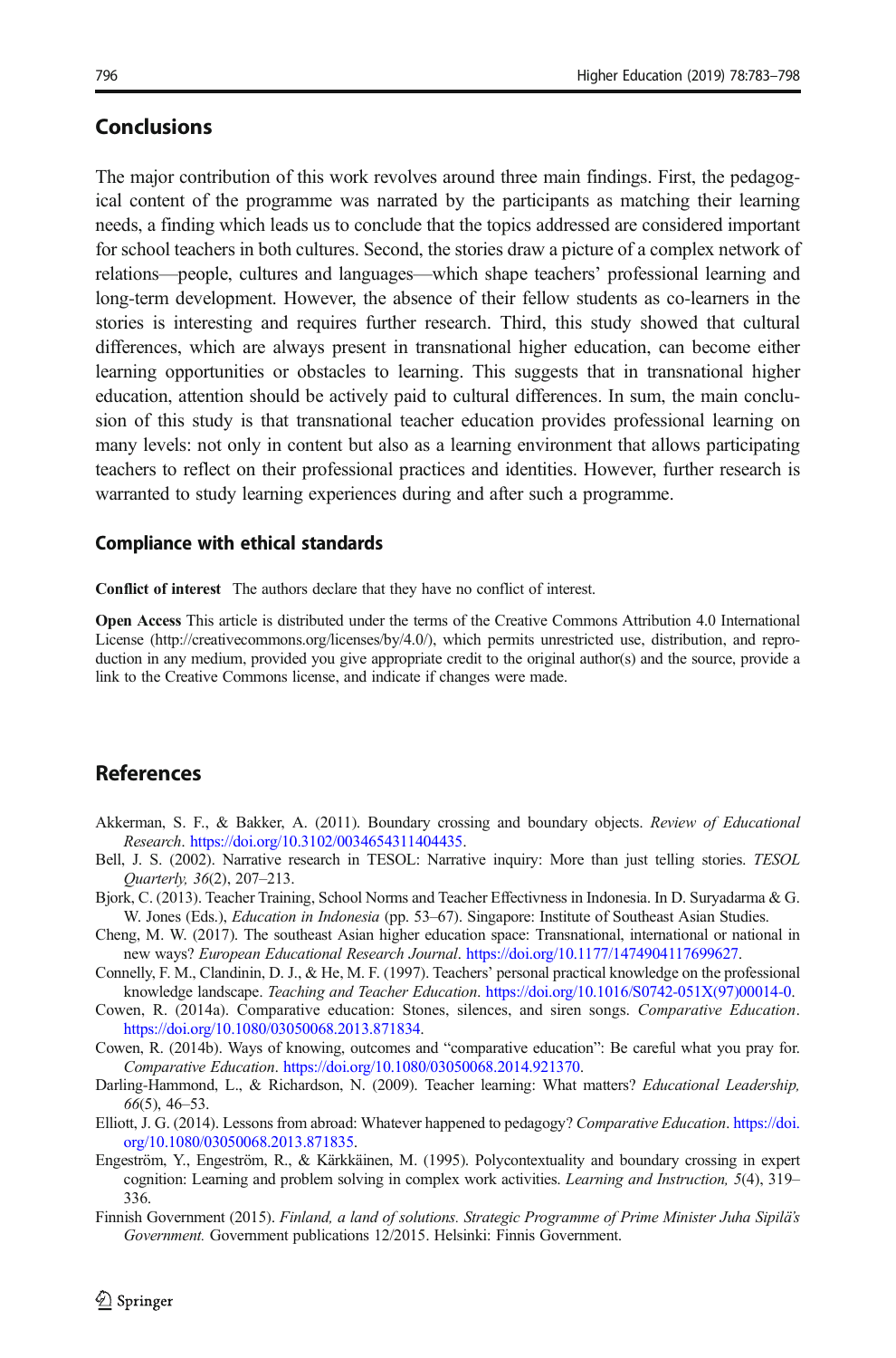- <span id="page-14-0"></span>Gao, S. (2015). The measurement of tertiary education quality in Indonesia through the education production function model and policy recommendations for quality improvement Retrieved from http://d-scholarship. pitt.edu/24173/1/ETD\_2015\_Dissertation\_Shang\_GAO6\_\_\_.pdf. Accessed 20 Aug 2018
- Hoekstra, A., & Korthagen, F. (2011). Teacher learning in a context of educational chang[e: Informal learning](http://d-scholarship.pitt.edu/24173/1/ETD_2015_Dissertation_Shang_GAO6___.pdf) [versus systematically supported learning.](http://d-scholarship.pitt.edu/24173/1/ETD_2015_Dissertation_Shang_GAO6___.pdf) Journal of Teacher Education. https://doi.org/10.1177 /0022487110382917.
- Illeris, K. (2014a). Transformative learning and identity. Journal of Transformativ[e Education](https://doi.org/10.1177/0022487110382917). https://doi. [org/10.1177/1541344](https://doi.org/10.1177/0022487110382917)614548423.
- Illeris, K. (2014b). Transformative learning re-defined: As changes in elements of the identity. In[ternational](https://doi.org/10.1177/1541344614548423) [Journal of Lifelong Education](https://doi.org/10.1177/1541344614548423). https://doi.org/10.1080/02601370.2014.917128.
- Juusola, H., & Räihä, P. (2018). Exploring teaching staff's experiences of implementing a Finnish master's degree programme in teacher education in Indonesia. [Research in Comparative a](https://doi.org/10.1080/02601370.2014.917128)nd International Education. https://doi.org/10.1177/1745499918775208.
- Knight, J. (2002). Trade in higher education services: The implications of gates. London: The Observatory on [Borderless Higher Education. Retrieved Jan](https://doi.org/10.1177/1745499918775208)uary 19, 2018 from http://www.obhe.ac.uk/.
- Knight, J. (2016). Transnational education remodeled: Toward a common TNE framework and definitions. Journal of Studies in International Education. https://doi.org/1[0.1177/10283153156029](http://www.obhe.ac.uk/)27.
- Korthagen, F. (2017). Inconvenient truths about teacher learning: Towards professional development 3.0. Teachers and Teaching: Theory into Practice. [https://doi.org/10.1080/13540602.2016.1211](https://doi.org/10.1177/1028315315602927)523
- Krumpal, I. (2013). Determinants of social desirability bias in sensitive surveys: A literature review. Quality and Quantity, 47(4), 2025–2047.
- Lehtomäki, E., Janhonen-Abruquah, H., Tuomi, M. T., Okkolin, M.-A., Posti-Ahokas, H., & Palojoki, P. (2014). Research to engage voices on the ground in educational development. International Journal of Educational Development. https://doi.org/10.1016/j.ijedudev.2013.01.003.
- Logli, C. (Forthcoming). Higher education in Indonesia: Contemporary challenges in governance, access, and quality. In D. [Neubauer, M. Lee, & C. Collins \(Eds.\),](https://doi.org/10.1016/j.ijedudev.2013.01.003) Handbook of Asian Higher Education. New York City: Palgrave Macmillan.
- Malinen, O.-P., Väisänen, P., & Savolainen, H. (2012). Teacher education in Finland: A review of a national effort for preparing teachers for the future. The Curriculum Journal. https://doi.org/10.1080 /09585176.2012.731011.
- Marton, F., & Booth, S. (1997). Learning and awareness. Mahwah: Lawrence Erlbau[m Associates.](https://doi.org/10.1080/09585176.2012.731011)
- Mei[jer, P. \(2011\). The role of](https://doi.org/10.1080/09585176.2012.731011) crisis in the development of student teachers' professional identity. In A. Lauriala, R. Rajala, & H. Ruokamo (Eds.), Navigating in educational contexts: Identities and cultures in dialogue (pp. 41–54). Rotterdam: Sense Publishers.
- Merriam, S. B. (2009). Qualitative Research. A Guide to Design and Implementation. San Fransisco: Jossey-Bass.
- Mezirow, J. (2009). An overview on transformative learning. In K. Illeris (Ed.), Contemporary theories of learning. Learning theorists ... In their own words (pp. 90–105). Abingdon: Routledge.
- Ministry of Education and Culture. (2016). Koulutusviennin tiekartta. [road map for education export.] Ministry of Education and Culture. Retrieved from: http://julkaisut.valtioneuvosto.fi/bitstream/handle/10024/74852 /okm9.pdf. Accessed 12 June 2018
- Moeliodihardjo, B. Y. (2014). Higher education sector in Indonesia. India: British Council.
- National Board of Education. (2013). Teachers in Finland [Statistical brochure. Retrieved from](http://julkaisut.valtioneuvosto.fi/bitstream/handle/10024/74852/okm9.pdf) https://www.oph. [fi/tietopalv](http://julkaisut.valtioneuvosto.fi/bitstream/handle/10024/74852/okm9.pdf)elut/tilastotiedot Accessed 15 Dec 2018
- OECD. (2018). Education at a Glance 2018 OECD Indicators. Retrieved from: http://www.oecd. org/education/education-at-a-glance/. Accessed 15 Dec 2018
- Patt[on, M. Q. \(2015\).](https://www.oph.fi/tietopalvelut/tilastotiedot) Qualitative Research & Evaluation Methods. London: SAGE.
- Polkinghorne, D. E. (2007). Validity issues in narrative research. *Qualitative Inquiry, 13*(4), 471–[486.](http://www.oecd.org/education/education-at-a-glance/)
- Polk[inghorne, D. E. \(1995\). Narrative c](http://www.oecd.org/education/education-at-a-glance/)onfiguration in qualitative analysis. In J. A. Hatch & R. Wisniewski (Eds.), Life history and narrative (pp. 5–23). London: Falmer Press.
- Posti-Ahokas, H. (2013). Empathy-based stories capturing the voice of female secondary school students in Tanzania. International Journal of Qualitative Studies in Education. https://doi.org/10.1080 /09518398.2012.731533.
- Putnam, R. T., & Borko, H. (2000). What do new views of knowledge and thinking have to say about research on teacher learning? Educational Researcher. https://doi.org/10.3102/0013189X029[001004.](https://doi.org/10.1080/09518398.2012.731533)
- Ros[ser, A., & Joshi, A. \(2013](https://doi.org/10.1080/09518398.2012.731533)). From user fees to fee free: The politics of realising universal free basic education in Indonesia. The Journal of Development Studies. https://doi.org/10.1080/00220388.2012.671473.
- Saarivirta, T. (2009). Why not the best schools? The Finland report[. Melbourne: ACER.](https://doi.org/10.3102/0013189X029001004)
- Sammons, P., Day, C., Kington, A., Gu, Q., Stobart, G., & Smees, R. (2007). Exploring variations in Teachers' work, lives and their effects on pupils: Key findin[gs and implications from a longitudinal mixed](https://doi.org/10.1080/00220388.2012.671473)-method study. British Educational Research Journal. https://doi.org/10.1080/01411920701582264.